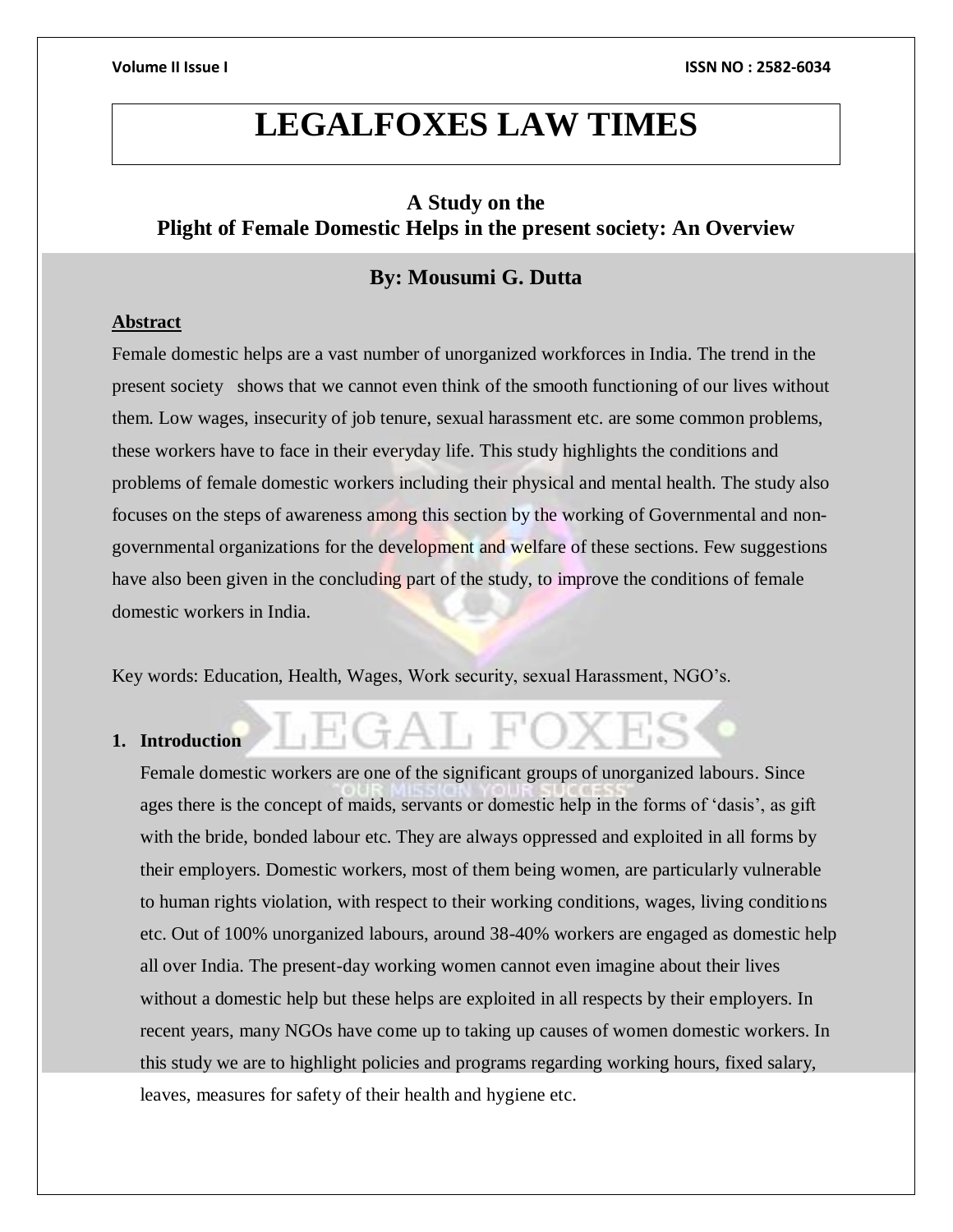As mentioned above, the domestic helps are unorganized labours and are away from any specific laws or regulations. Moreover, lacking immunization, they are left to the mercy of the employer. They are also denied rights to health care, education, justice, human dignity and respect of all unorganized labour, the domestic helps are like closet to us in our homes. We are least bothered while exploiting them, we cannot think about a smooth day to day life without them but not aware or interested in uplifting their lives.

#### **1.1. Statement of problem: -**

Women domestic workers face several problems in their personal and occupational lives. They used to work for long hours but are paid very less. They are lack of job security and paid leaves. Even during emergency or pandemic situation like Covid-19, many of the domestic helps did not get their regular salaries and even lost their job. To earn more money, they keep running from one house to another and thus ruin their health and grows diseases like respiratory problems, skin diseases, body ache etc.

Their family lives also suffer from poverty and conflicts as they have more mouth to feed then they earn. Above all these problems most of the husbands of these domestic helps have the bad habit of consuming liquor, which does not allow them to save a single penny for their future, nor they are able to send their children to school. As a result, the future of the children also becomes dark and obvious. They are after, growing up, can only pursue the same job as **WOULDER TO BE A SERVE** done by their presents.

#### **1.1 Types of services provided by the domestic helps.**

Domestic workers provide a range of services in private homes like – sweeping and cleaning, washing clothes and dishes, shopping and cooking, to look after children and elderly people and sometimes disabled also, gardening, driving and security services etc. Some of the domestic helps stay with their employer, and some work as part time workers in multiple houses. A survey by the Domestic Workers Sector Skill Council (DWSSC) says that nearly 85% of domestic workers have not been paid adequately but still the number of domestic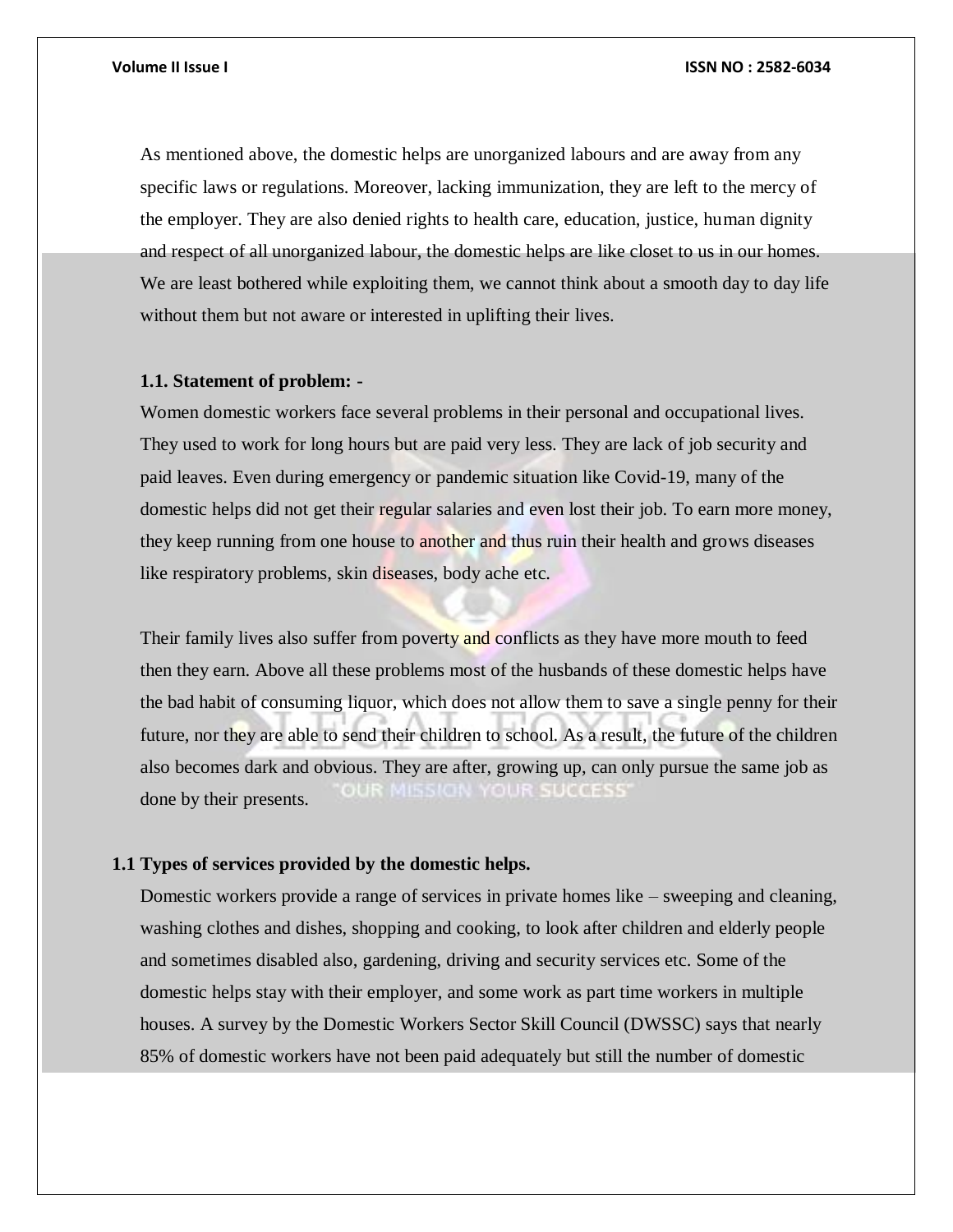#### **Volume II Issue I ISSN NO : 2582-6034**

workers is growing every day. If we analyse the causes of growth of numbers of domestic workers we get the following causes like –

- 1) Easy entry and exit policies.
- 2) No need of fair amount of education needed.
- 3) The more the number of households, the more the amount of income.
- 4) Migrate workers.
- 5) Extra income.
- 6) No need of extra quality or qualification.
- 7) Poverty and debt issues.

**1.2. Problems of female domestic workers: -** Most of the domestic workers face the following problems in their day to day activities –

#### **a) Isolated in Private Homes.**

Because domestic workers are employed in private homes, they can be invisible as workers and are isolated from the society. They are depended on the good or bad mood of their employer.

#### **b) Abuse, harassment and violence.**

According to the International Domestic workers Federation, some face multiple forms of violence in their day to day work like physical abuse, sexual exploitation, inhabitation, being provided with poor-quality food, lack of privacy, lack of mobility etc.

#### "OUR MISSION YOUR SUCCESS" **c) Low payment.**

Domestic helps are often paid lower than the amount of a daily wage. Due to scarcity of jobs, the workers used to be paid with less amount of wage. Sometimes, the domestic workers are been assigned with extra duties for which they are never been paid off.

#### **d) Disadvantages of migrating workers.**

If a domestic help is migrated from one place to another, they have to face many other problems like not knowing the language which may lead to losing their jobs.

**e) No measures of social security.**